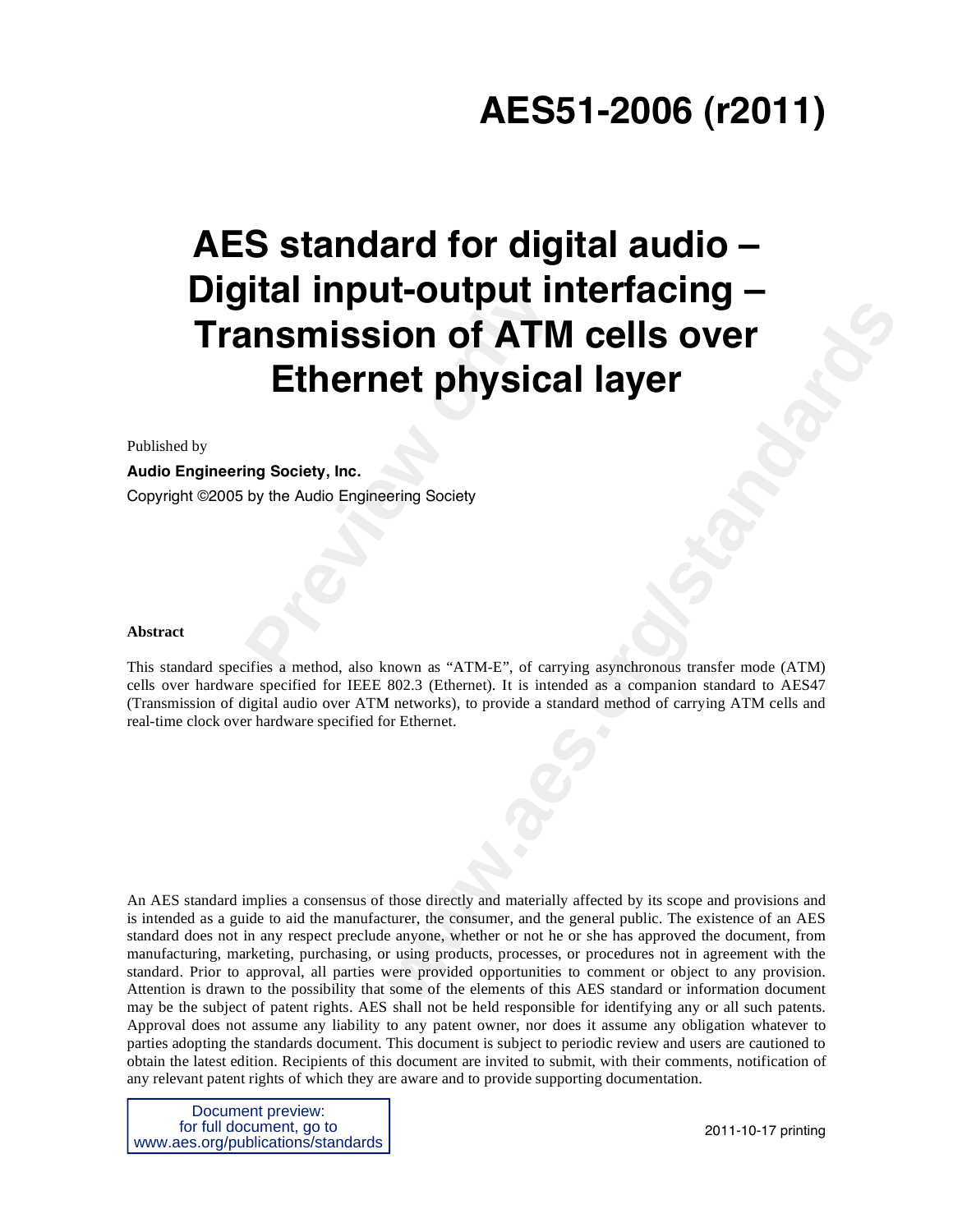### $-2-$

#### **Contents**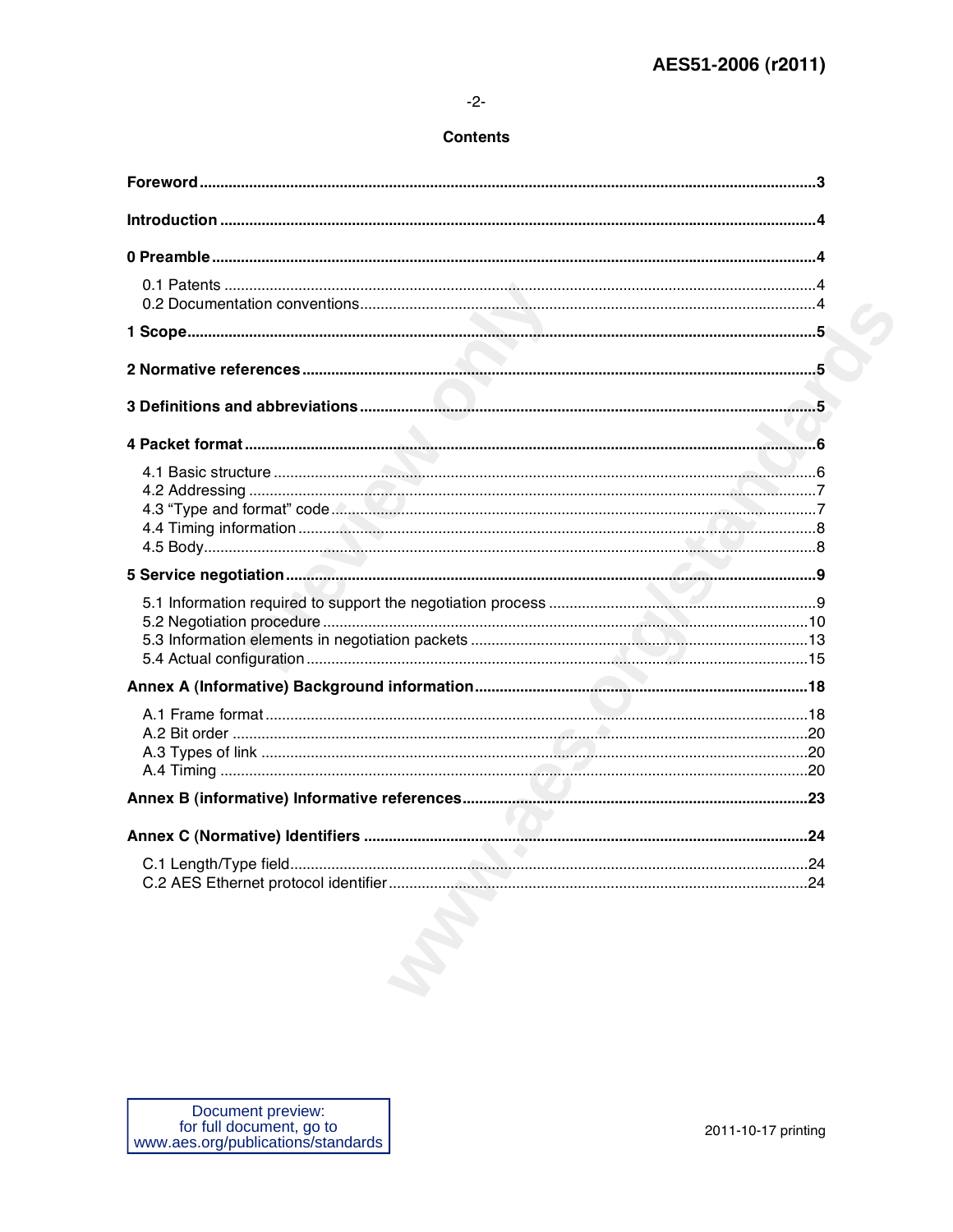#### -3-

## **Foreword**

This foreword is not part of AES51-2006 *AES standard for digital audio – Digital input-output interfacing – Transmission of ATM cells over Ethernet physical layer*.

This document was prepared by J. Grant for task group SC-02-02-E, under project AES-X143, "Transmission of asynchronous transfer mode (ATM) over an Ethernet physical layer".

The members of the task group were: K. Brown, R. Caine, C. Chambers, P. Eastty, C. Gaunt, J. Grant, K. Gross, U. Horbach, H. Lemcke, M. Page, M. Schindele, J. Strawn, T. Thompson, J. Waas, M. Yonge

the task group were: K. Brown, R. Caine, C. Cach, H. Lemcke, M. Page, M. Schindele, J. Strawn,<br>
vice-chair<br>
Group on Digital Audio Input/Output Interfacing<br>
experience on Digital Audio Input/Output Interfacing<br>
experience John Grant, chair Robert A. Finger, vice-chair SC-02-02 Working Group on Digital Audio Input/Output Interfacing

#### **Note on normative language**

**ye, M. Schindele, J. Strawn, T. Thompson, J. Waas, M. Yonge<br>bio Input/Output Interfacing<br>to the on normative language<br>organization of "Shall" are requirements for compliance with the<br>containing the word "Shall" are requir** In AES standards documents, sentences containing the word "shall" are requirements for compliance with the document. Sentences containing the verb "should" are strong suggestions (recommendations). Sentences giving permission use the verb "may". Sentences expressing a possibility use the verb "can".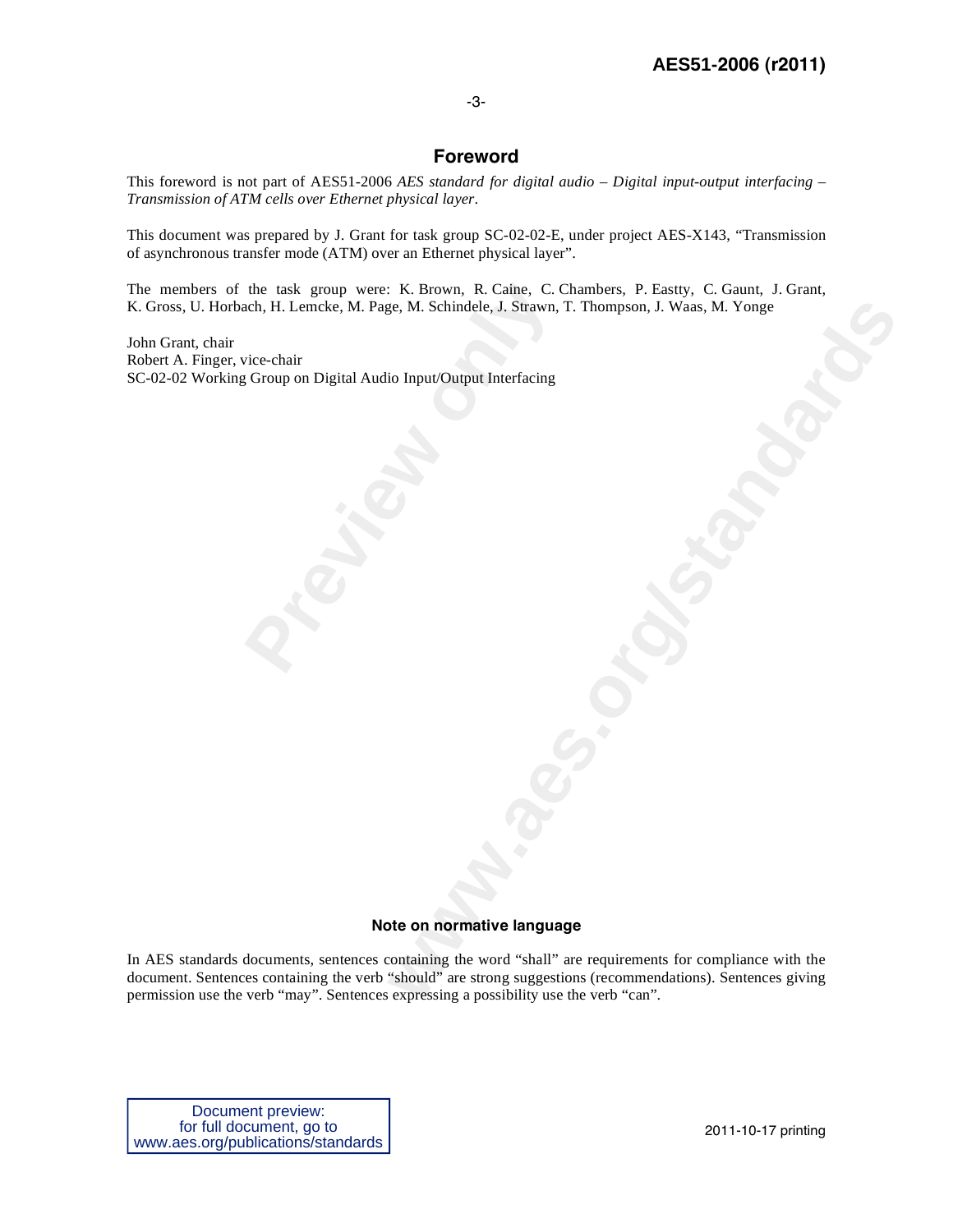-4-

# **AES standard for digital audio – Digital input-output interfacing – Transmission of ATM cells over Ethernet physical layer**

# **Introduction**

AES47 specifies the carriage of digital audio over asynchronous transfer mode (ATM) networks. ATM was chosen as the technology that provides the best performance with regard to latency, jitter, and other relevant factors.

**Previous Commission CF ATM**<br>**Preview CF ATM**<br>**Preview CF ATM**<br>**Previews** the best performance with respectively available than current standard<br>tandard, and the integrated circuits to implement tandard<br>also considerably **Example 16 THE CRIS OVER**<br> **WE CONSIGER INVERTIGATION**<br> **WE ALL CONSIGER INTERENT CONSIGERATION**<br>
Intervention over a<br>
standard consider the mean of the main of the mean of the mean of the mean of the<br>
rate of the mean cu Ethernet interfaces are more widely available than current standard ATM interfaces, being for instance built into most PCs as standard, and the integrated circuits to implement them are more highly developed and thus easier to use and also considerably cheaper. There are also some user benefits, such as "auto-MDIX" which means that any two interfaces can be connected by a straight-through cable; cross-over cables are never required.

This standard specifies how an ATM service can be provided over Ethernet hardware (ATM-E), thus combining the benefits of both technologies.

Clause 4 specifies the format in which the ATM cells are carried. This format also includes timing information which is sufficiently accurate that for many applications no other synchronisation signal will be required.

Clause 5 specifies a negotiation process whereby when the link is connected equipment can discover whether the link should carry the packets specified in clause 4 exclusively, or traditional Ethernet, or a mixture of the two. Equipment can therefore be designed to discover what kind of network it is plugged into, and use the appropriate format in each case.

# **0 Preamble**

#### **0.1 Patents**

Attention is drawn to the possibility that some of the elements of this AES standard may be the subject of patent rights not identified herein. AES shall not be held responsible for identifying any or all such patent rights.

#### **0.2 Documentation conventions**

A Courier typeface may be used to identify computer-listing examples to distinguish them from regular text.

Numbers are decimal unless indicated otherwise. Hexadecimal numbers (to base 16) are shown with a subscript suffix 16 (for example,  $008A_{16}$ )

According to IEC directives, the comma is used in all text to indicate the decimal point.

Document preview: for full document, go to www.aes.org/publications/standards

2011-10-17 printing